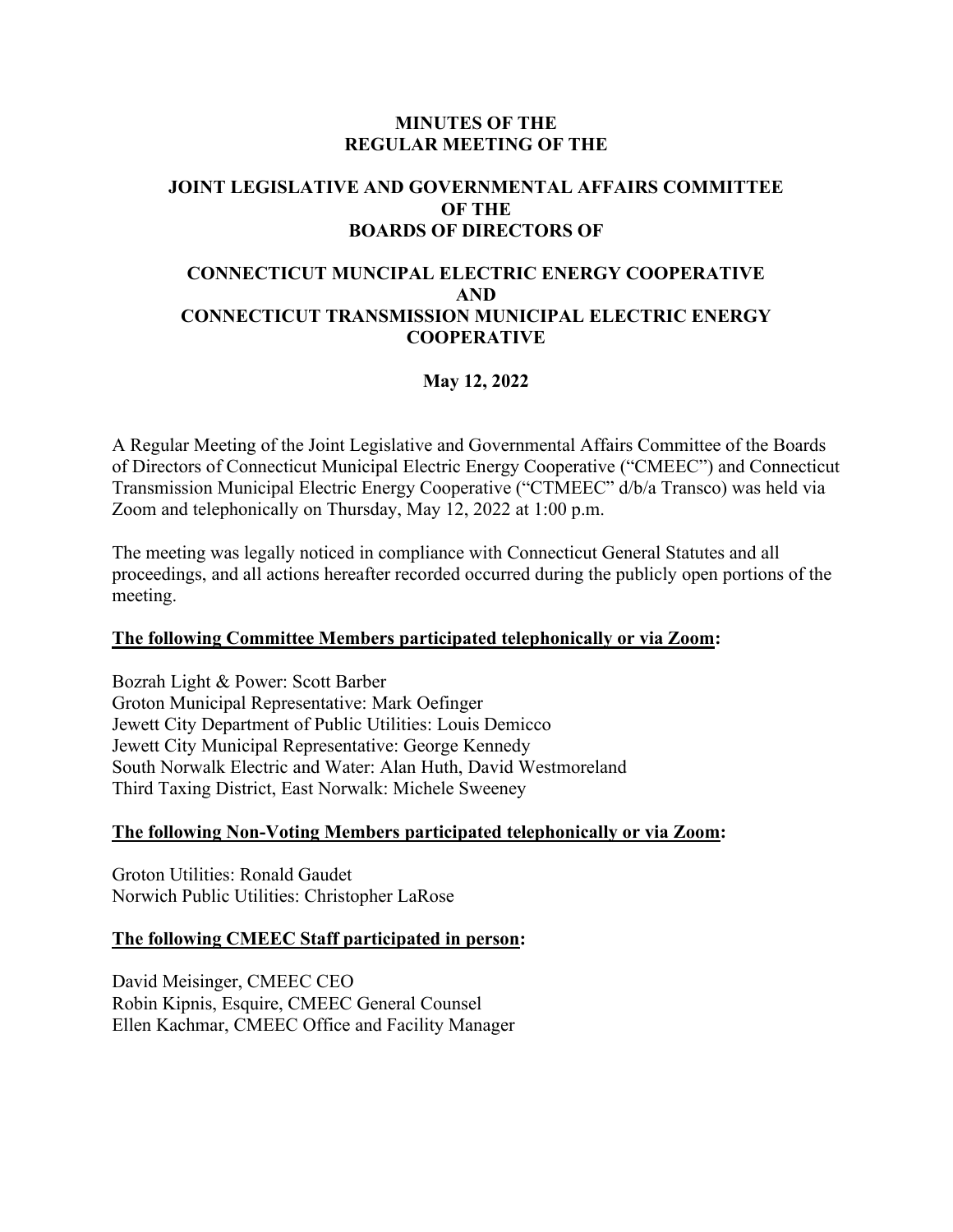### **Others participated telephonically or via Zoom:**

Timothy Shea, Brown Rudnick Government Relations David Silverstone, Esquire, Municipal Electric Consumer Advocate

Ms. Kachmar recorded.

Committee Chair Louis Demicco called the meeting to order at 1:00 p.m. He explained that the meeting is being held via Zoom and telephonically. He asked that all participants' devices remain on mute unless speaking to eliminate confusion and background noise. He requested that those speaking state their name before speaking for clarity of the record. After Ms. Kachmar conducted roll call, Committee Chair Demicco confirmed a quorum was present.

### **Specific Action Item**

### **A Public Comment Period**

No public comment was made.

### **B Roll Call**

Ms. Kachmar conducted roll call.

**C Approve Minutes of the February 17, 2021 Regular Meeting of the Joint Legislative and Governmental Affairs Committee** 

**A motion was made by Committee Member Mark Oefinger, seconded by Committee Member Scott Barber to Approve the Minutes of the February 17, 2022 Regular Meeting of the Joint Legislative and Governmental Affairs Committee.** 

**Motion passed unanimously.**

**D Report on Connecticut General Assembly Legislation of Interest to CMEEC: Timothy Shea, Brown Rudnick, Government Relations** 

- **SB 4**
- **SB 10**

Mr. Shea explained that the 2022 Connecticut General Assembly legislative session was concluded on Wednesday, May 4, 2022. He briefly walked through his report that was provided to the Committee in advance of today's meeting.

Mr. Shea noted there would be a Task Force next January to study hydrogen power and Ms. Kipnis asked about who will be included in the task force. Mr. Shea replied he would look into it.